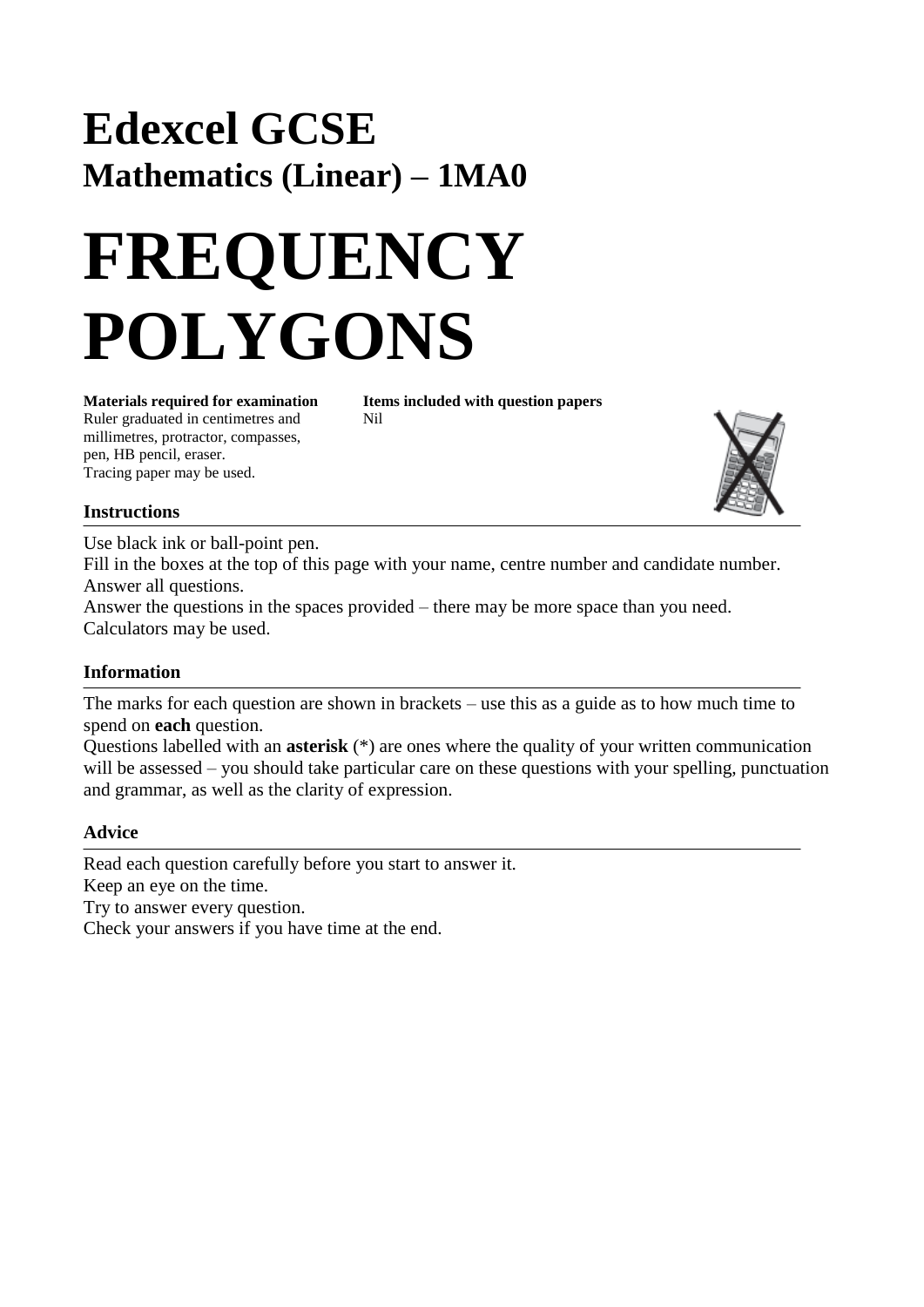| 1. |  | The table shows some information about the heights $(h \text{ cm})$ of 60 plants. |  |  |  |
|----|--|-----------------------------------------------------------------------------------|--|--|--|
|----|--|-----------------------------------------------------------------------------------|--|--|--|

| Height $(h \text{ cm})$ | <b>Frequency</b> |
|-------------------------|------------------|
| $20 < w \leq 30$        | 8                |
| $30 < w \leq 40$        | 13               |
| $40 < w \le 50$         | 25               |
| $50 < w \le 60$         | 10               |
| 60 < w < 70             |                  |

Draw a frequency polygon to show this information.



**(4 marks)**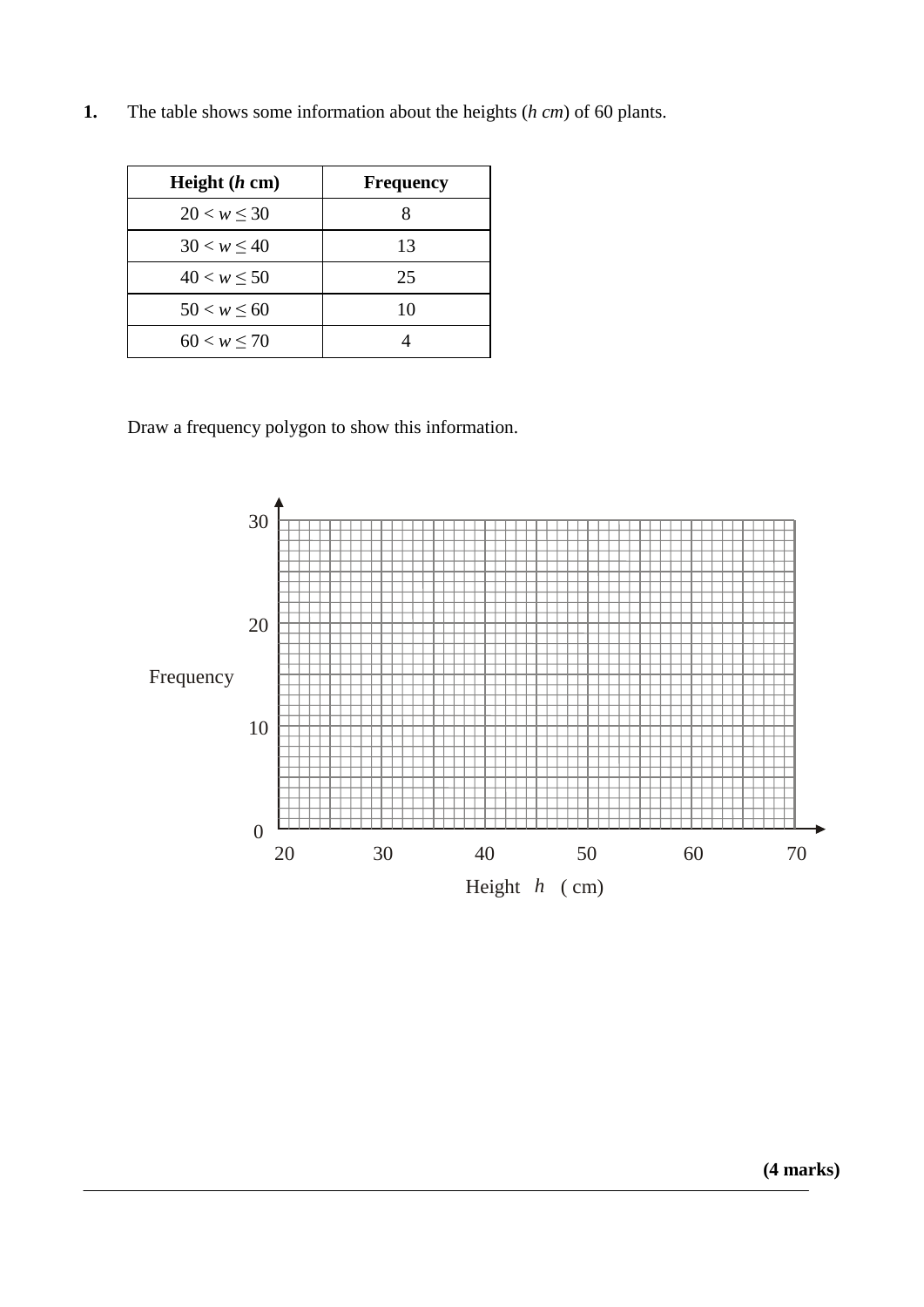| Weight of box $(w \text{ kg})$ | <b>Frequency</b> |
|--------------------------------|------------------|
| $0 < w \leq 4$                 | 10               |
| 4 < w < 8                      | 17               |
| $8 < w \le 12$                 | 28               |
| $12 < w \le 16$                | 25               |
| 16 < w < 20                    | 20               |

**2.** The table shows some information about the weights, in kg, of 100 boxes.

Draw a frequency polygon to show this information.



**(4 marks)**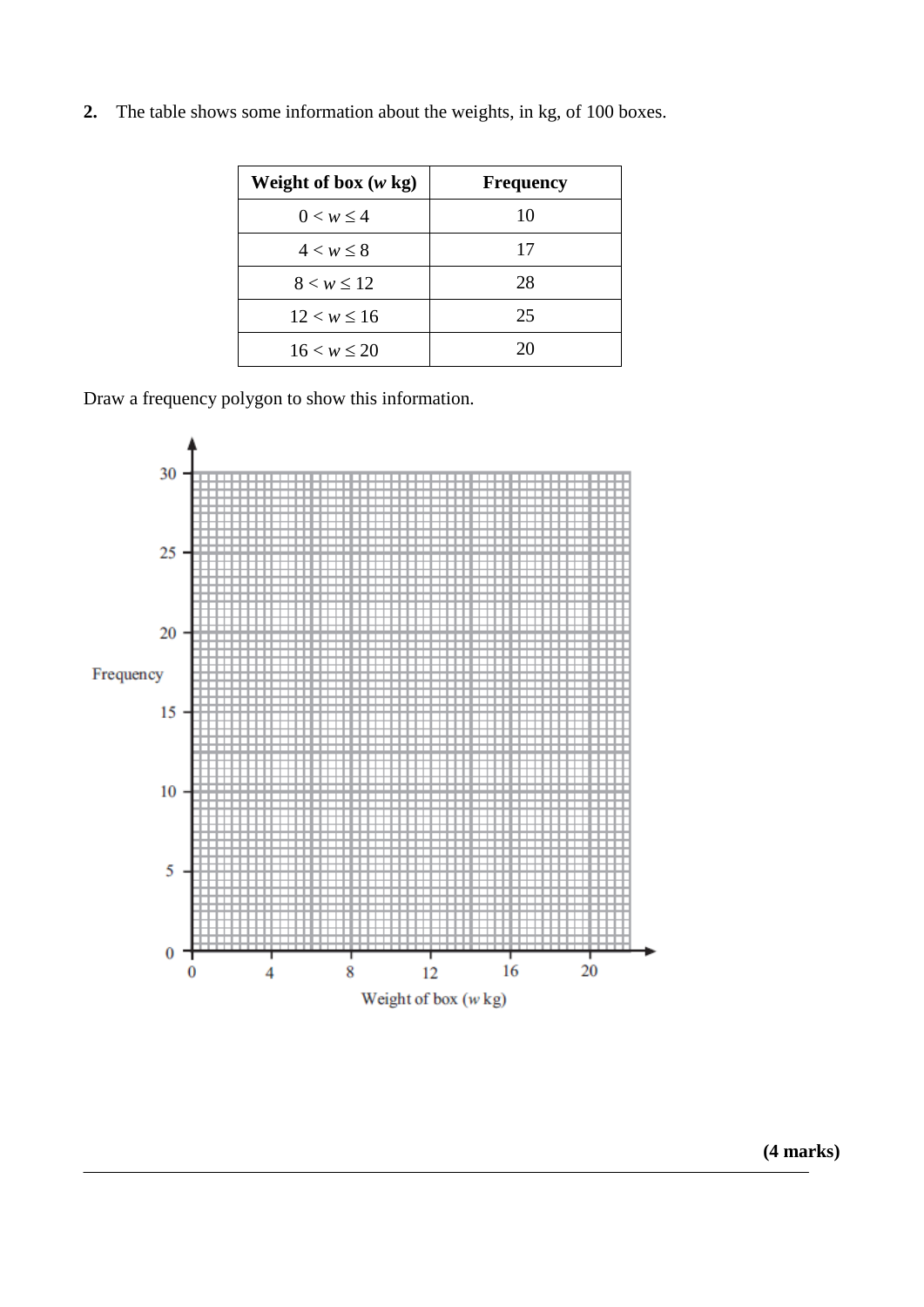**3.** 30 students ran a cross-country race. Each student's time was recorded.

| Time<br>$(t \text{ minutes})$ | Frequency |
|-------------------------------|-----------|
| $10 \le t < 14$               | 2         |
| 14 < t < 18                   | 5         |
| $18 \le t < 22$               | 12        |
| 22 < t < 26                   |           |
| 26 < t < 30                   |           |

The table shows information about these times.

On the grid, draw a frequency polygon to show this information.

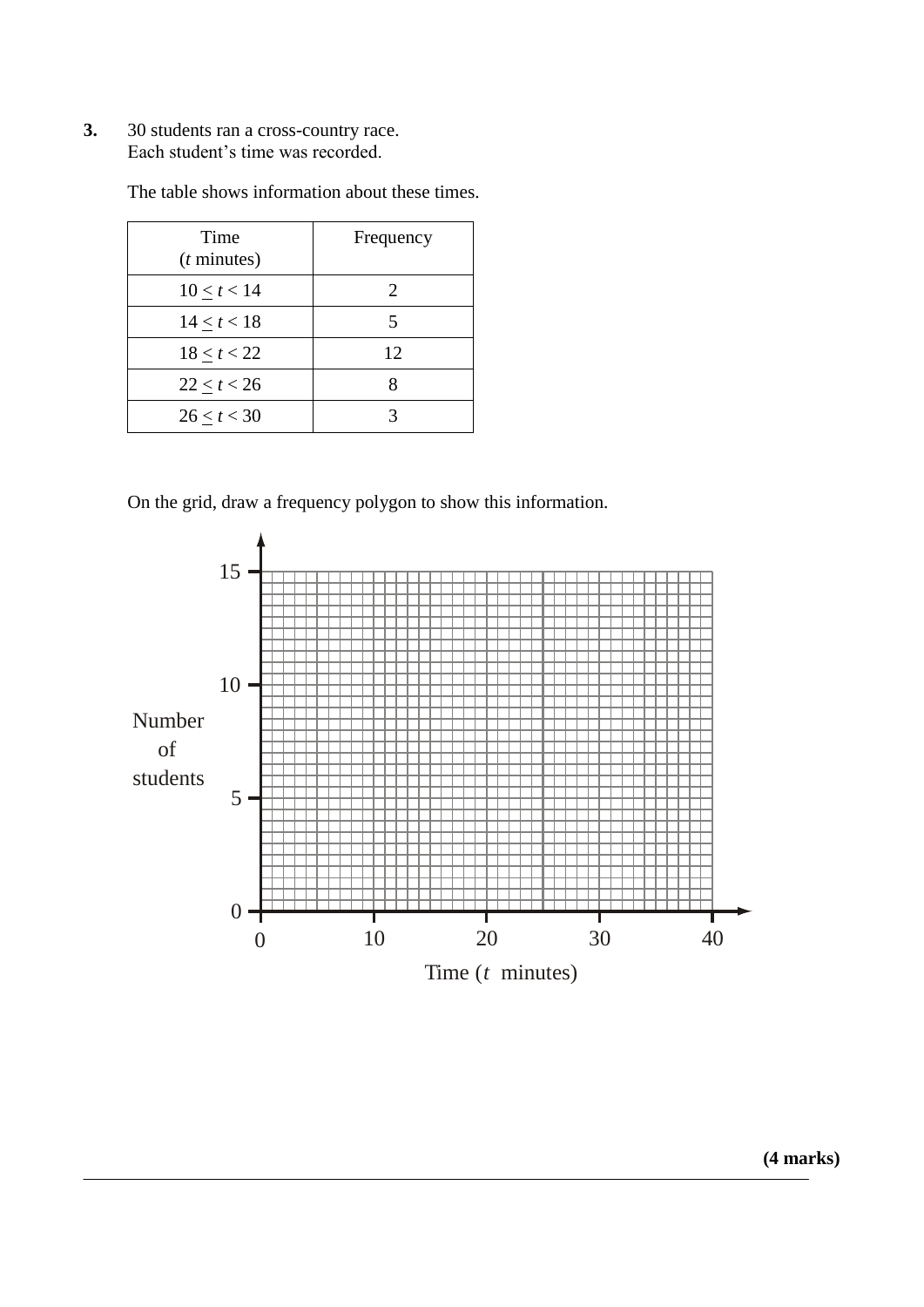| Weight (w grams)      | <b>Frequency</b> |
|-----------------------|------------------|
| $100 \leq w < 110$    | 5                |
| $110 \leq w \leq 120$ | g                |
| $120 \leq w < 130$    | 14               |
| $130 \leq w < 140$    | 24               |
| $140 \leq w < 150$    |                  |

**4.** The table shows some information about the weights (*w* grams) of 60 apples.

Draw a frequency polygon to show this information.

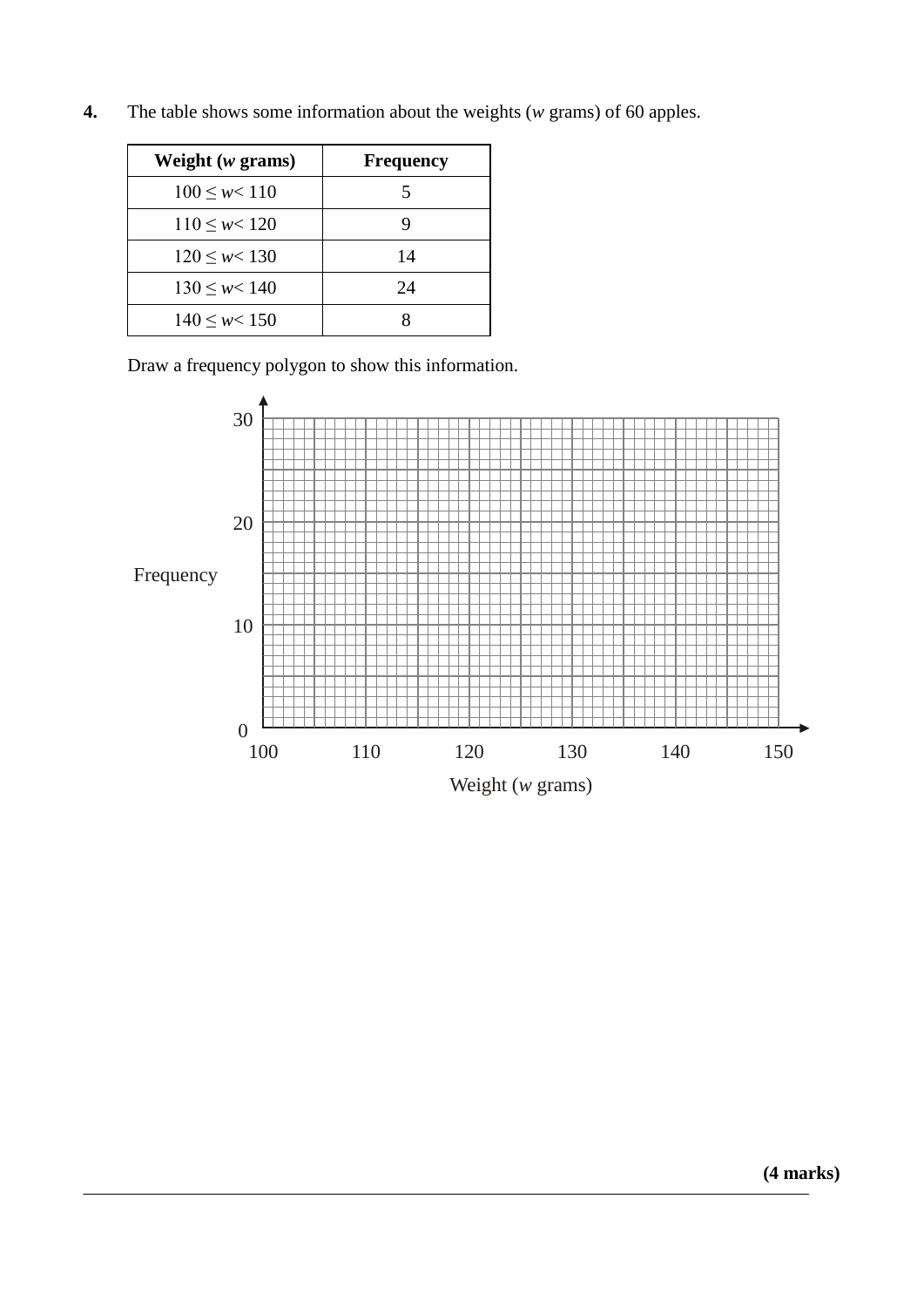| Time ( <i>t</i> minutes) | <b>Frequency</b> |
|--------------------------|------------------|
| $0 < t \leq 10$          |                  |
| 10 < t < 20              |                  |
| $20 < t \leq 30$         | 14               |
| 30 < t < 40              | 16               |
| $40 < t \leq 50$         |                  |
| $50 < t \leq 60$         |                  |

**5.** The frequency table gives information about the times it took some office workers to get to the office one day.

(a) Draw a frequency polygon for this information.



(b) Write down the modal class interval.

.............................................. **(1)**

One of the office workers is chosen at random.

(c) Work out the probability that this office worker took more than 40 minutes to get to the office.

**\_\_\_\_\_\_\_\_\_\_\_\_\_\_\_\_\_\_\_\_\_\_\_\_\_\_\_\_\_\_\_\_\_\_\_\_\_\_\_\_\_\_\_\_\_\_\_\_\_\_\_\_\_\_\_\_\_\_\_\_\_\_\_\_\_\_\_\_\_\_\_\_\_\_\_\_\_\_**

.............................................. **(2) (6 marks)**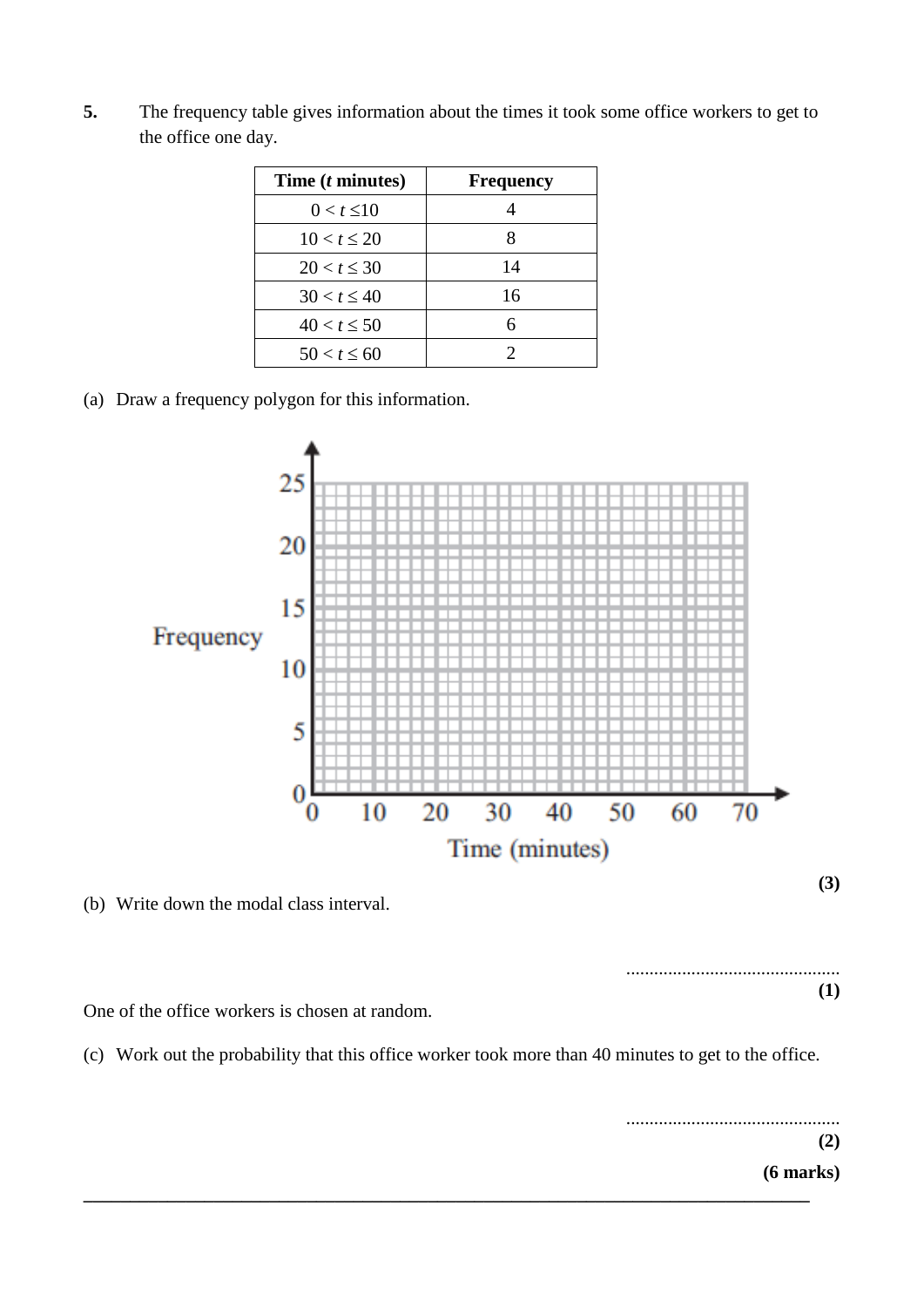| Length(Lcm)     | <b>Frequency</b> |
|-----------------|------------------|
| $0 \le L < 10$  | 20               |
| $10 \le L < 20$ | 12               |
| $20 \le L < 30$ | 10               |
| $30 \le L < 40$ |                  |
| $40 \le L < 50$ | 6                |
| $50 \le L < 60$ |                  |

**6.** The table gives information about the lengths of the branches on a bush.

(a) Draw a frequency polygon to show this information.



(b) Write down the modal class interval.

One of the branches is chosen at random.

(c) Work out the probability that this branch less than 20 cm long.

.............................................. **(2) (6 marks) \_\_\_\_\_\_\_\_\_\_\_\_\_\_\_\_\_\_\_\_\_\_\_\_\_\_\_\_\_\_\_\_\_\_\_\_\_\_\_\_\_\_\_\_\_\_\_\_\_\_\_\_\_\_\_\_\_\_\_\_\_\_\_\_\_\_\_\_\_\_\_\_\_\_\_\_\_\_**

.....................................

**(1)**